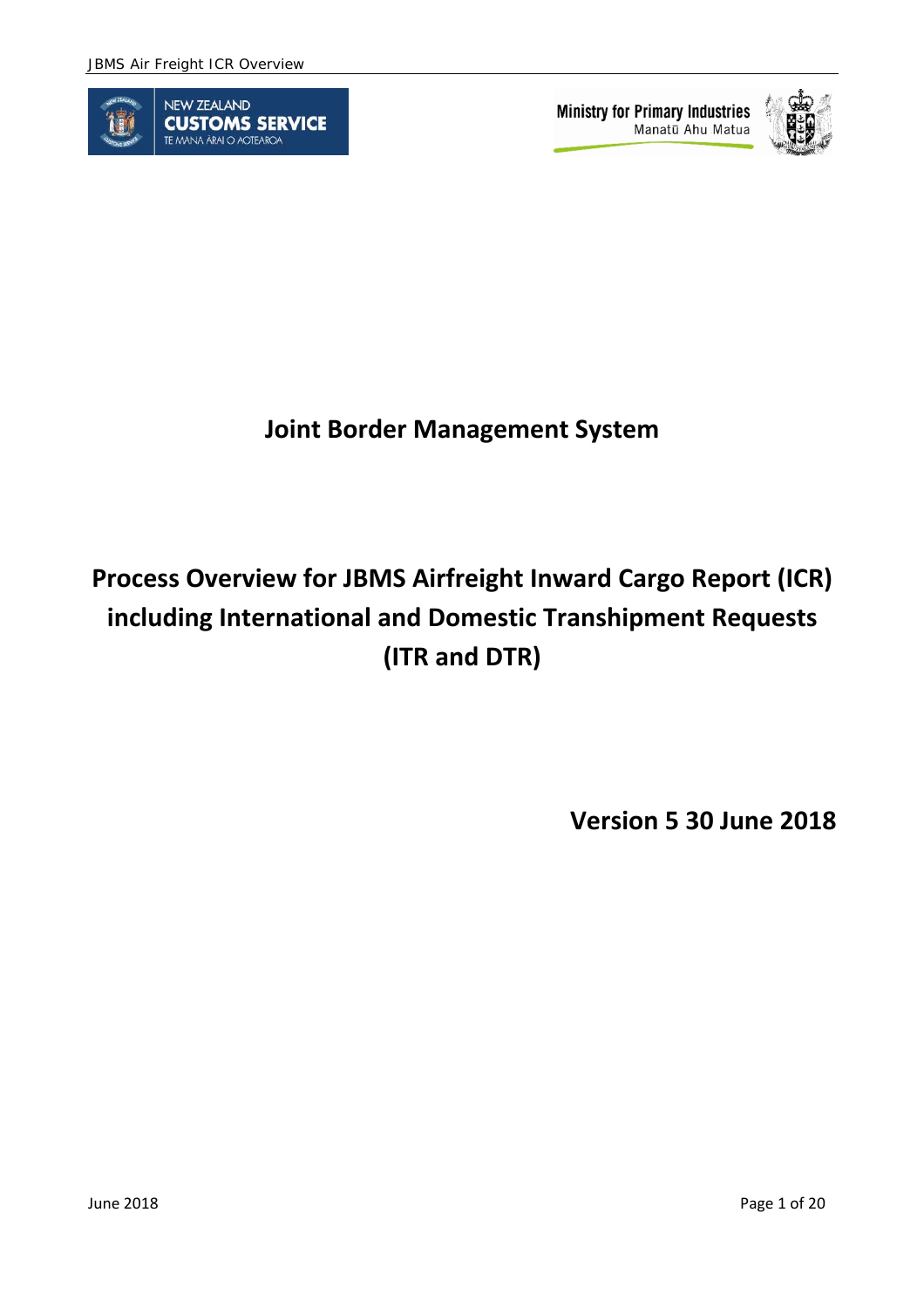## **Contents**

| $2^{\circ}$ |                                                                                             |  |
|-------------|---------------------------------------------------------------------------------------------|--|
|             |                                                                                             |  |
|             | 4 Air Freight ICR Flow Overview for Air Consolidators reporting HAWB details for Carrier  6 |  |
| $5 -$       |                                                                                             |  |
| 6           |                                                                                             |  |

## **Definition of Acronyms**

| <b>Term</b> | <b>Description</b>                              |
|-------------|-------------------------------------------------|
| <b>DTR</b>  | <b>Domestic Transhipment Request</b>            |
| ECI         | <b>Electronic Cargo Information</b>             |
| <b>FAK</b>  | Freight of All Kinds container                  |
| <b>FCL</b>  | <b>Full Container Load container</b>            |
| <b>FROB</b> | Freight Remaining On Board                      |
| <b>ICR</b>  | Inward Cargo Report                             |
| <b>ITR</b>  | <b>International Transhipment Request</b>       |
| <b>JBMS</b> | Joint Border Management System                  |
| <b>LCL</b>  | Less than Container Load container              |
| <b>MIG</b>  | <b>Message Implementation Guidelines</b>        |
| <b>MPI</b>  | Ministry for Primary Industries                 |
| <b>NZCS</b> | <b>New Zealand Customs Service</b>              |
| WCO3        | World Customs Organisation Data Model Version 3 |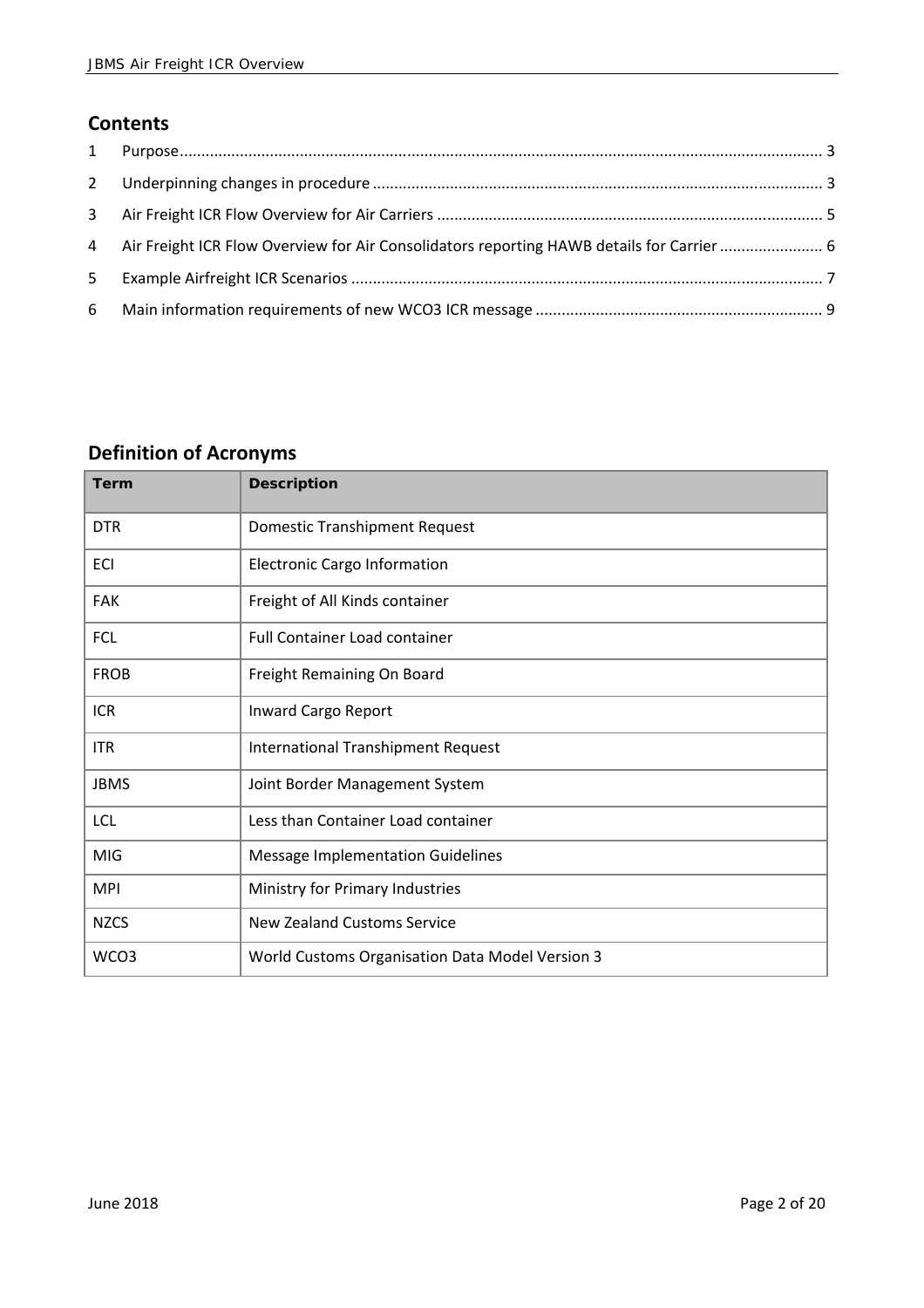## **1 Purpose**

The main purpose of this document is to inform airfreight cargo logistics industry members of the changes involved in the new Joint Border Management System (JBMS) message and process for Inward Cargo Reports (ICR), and associated International and Domestic Transhipment Requests (ITR and DTR).

The document includes:

- An overview process flow based on the airline submitting house bill-level details in its Carrier ICR
- An overview process flow based on the express carrier or freight forwarder submitting house bill level details in an ICR instead of the airline (noting this requires approval from Customs and MPI)
- A table setting out the main changes in the new WCO3 ICR message, compared to the old CUSCAR message for Electronic Cargo information (ECI).

Note the target date for the new WC03 ICR, and ITR message being mandatory is 31 October 2018. DTR will pilot in 2019. We will keep industry members informed of the progress of those phases.

## **2 Main changes in procedure**

Currently, when consignments are unloaded from a plane, the Cargo Terminal Operator engaged by the airline can move them to its premises, or straight to the express carrier or freight forwarder depending on the arrangement agreed between the parties, and what has been allowed by Customs and MPI. The main procedure changes underpinning the introduction of WCO3 ICR message, which were consulted with industry in 2012, are:

- That ICRs are to be submitted with a level of detail which accurately describes the contents of each consignment, who it came from and who it is going to (House Way Bill level, or equivalent). Consolidators or freight forwarders must provide House Way Bill level consignment information to air carriers so that the carrier can report the House Bill level detail on their ICR, unless they have received a dispensation.
- The Location of Goods must be entered for all Air consignments. This is the premises where the consignment will be held awaiting clearance. This refers to the Cargo Terminal Operator or freight forwarder's store, or other premises approved by both Customs and MPI to hold imported shipments awaiting clearance. This location will be electronically notified when the consignment clearance or movement is approved, or directions given.
- An International Transhipment Request (ITR) must be submitted to move consignments that arrive in NZ, and which need to be transferred to another vessel/aircraft without unpacking. The following information must be provided before the ITR will be assessed:
	- o Place where the consignment will be loaded for its outward journey,
	- o Mode of transport to this place,
	- o Mode of export,
	- (and if exporting by Sea)
	- o Outgoing vessel name,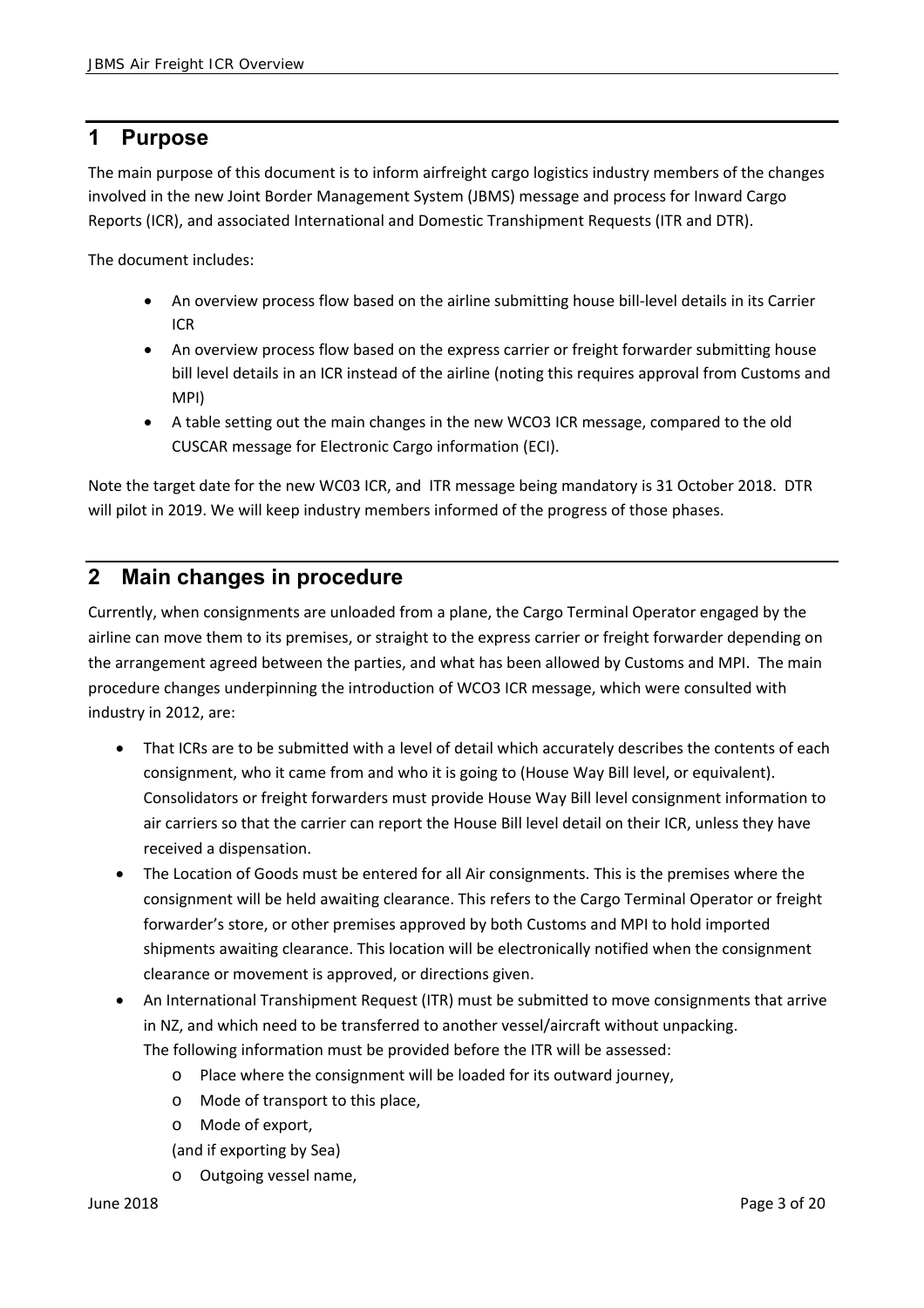- o Voyage number, and
- o Departure date.

If this information is not available when the initial ICR is submitted, then the ITR must be requested on a subsequent Cargo Report Export (CRE).

- The DTR and ITR can be made within the Inward Cargo Report (ICR) if the ICR submitter (such as the airline) knows the details required, or can be made separately by any another party (such as the express courier or freight forwarder). Note that if a new bill of lading is cut for the export journey then the ITR cannot be requested in an ICR.
- All Freight Remaining On Board (FROB) i.e. not being unloaded for delivery or international transhipment in New Zealand should be included in an ICR where details are available. Note: the standard response for FROB will be the same as for an ITR.
- A Domestic Transhipment Request (DTR) must be submitted to move any New Zealand‐destined consignment from the Cargo Terminal to the express courier or freight forwarder's premises, whether it is 200 metres down the road or in another city.
- Customs and MPI will assess the risk of the movement, and as currently, will intervene or require further information only if the movement of the goods poses risk or is of interest.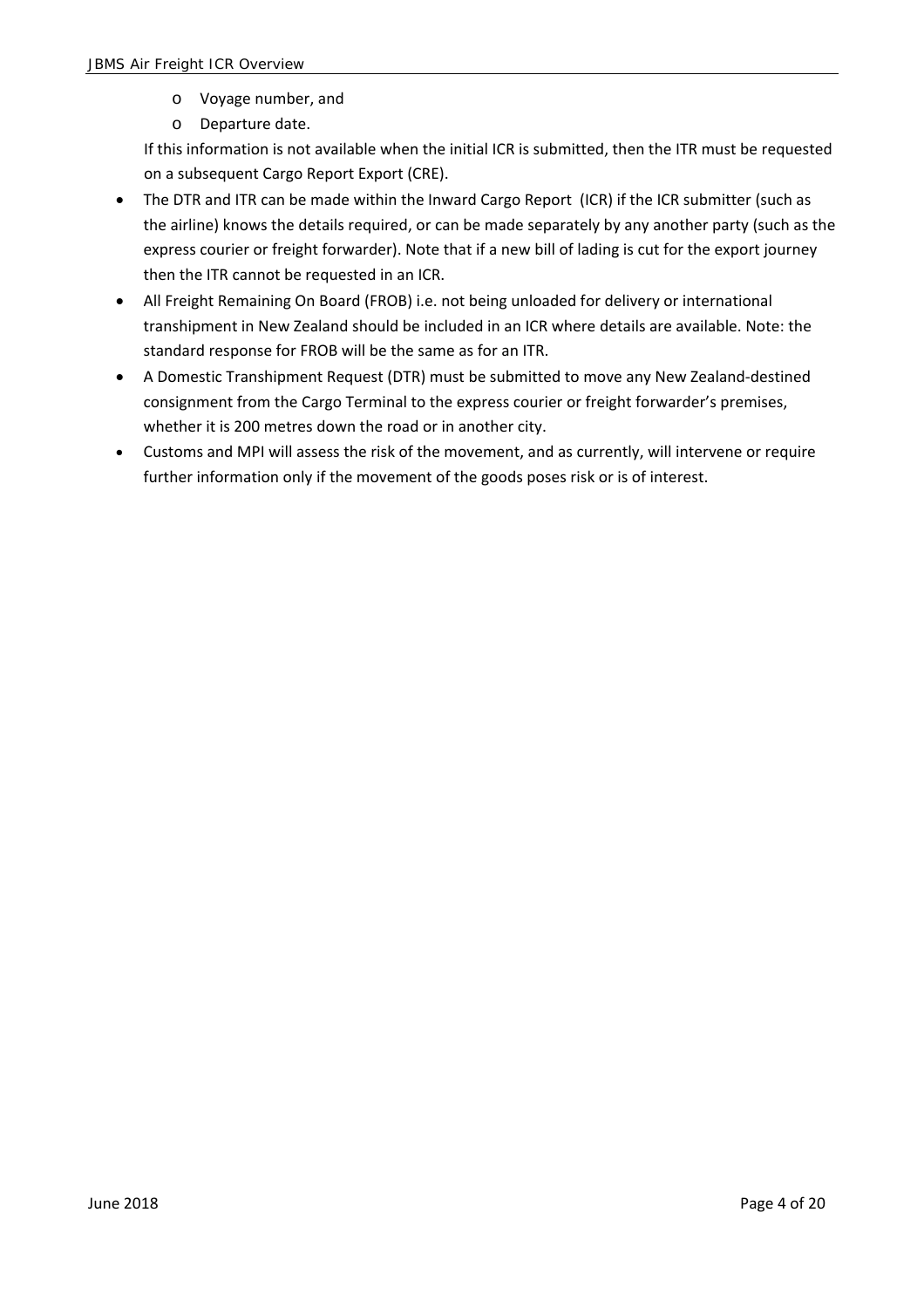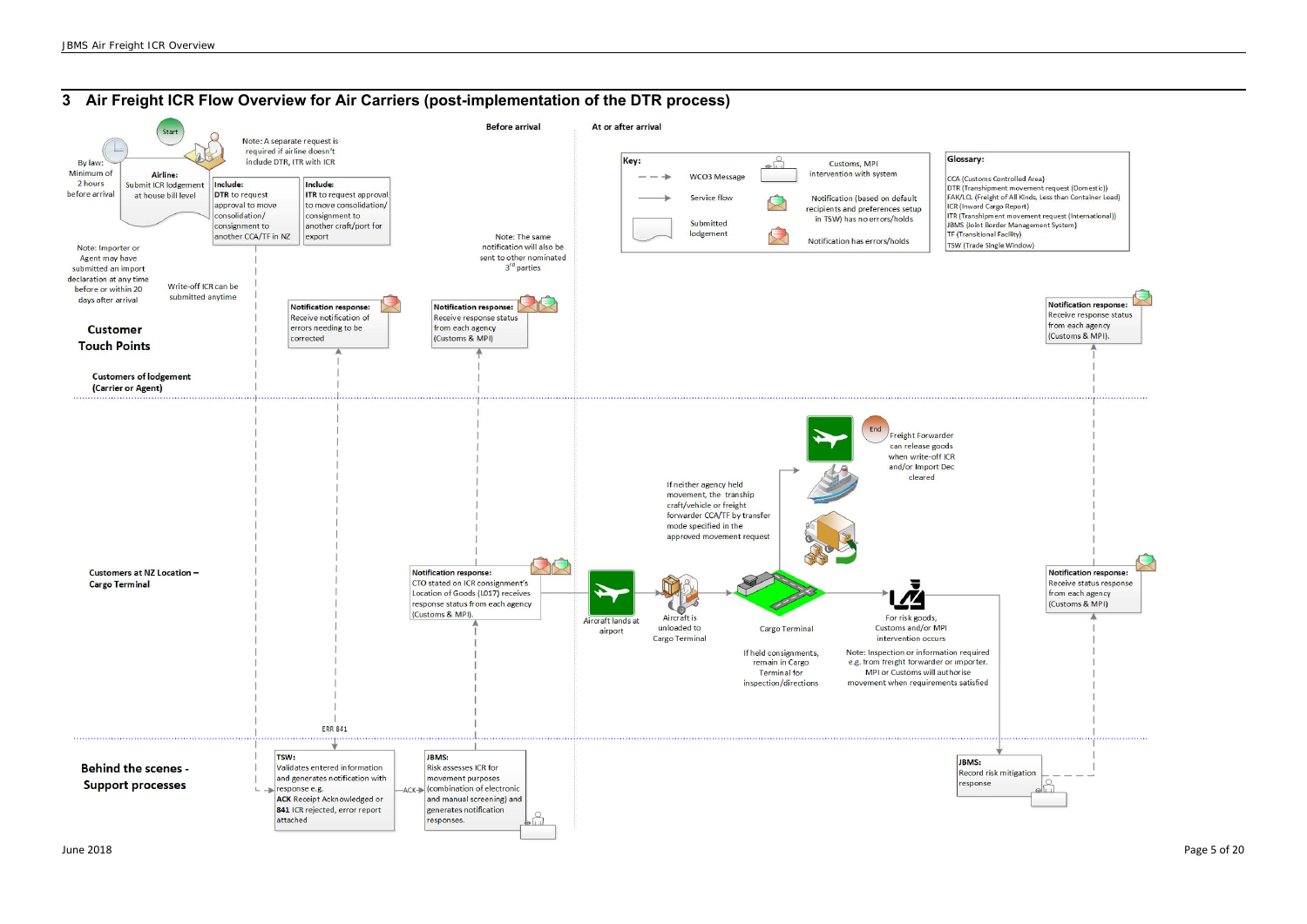## **4 Air Freight ICR Flow Overview for Air Consolidators reporting HAWB details for Carrier, or requesting clearance or approval to move**



- 
- 
- 
- 
- 
- 
-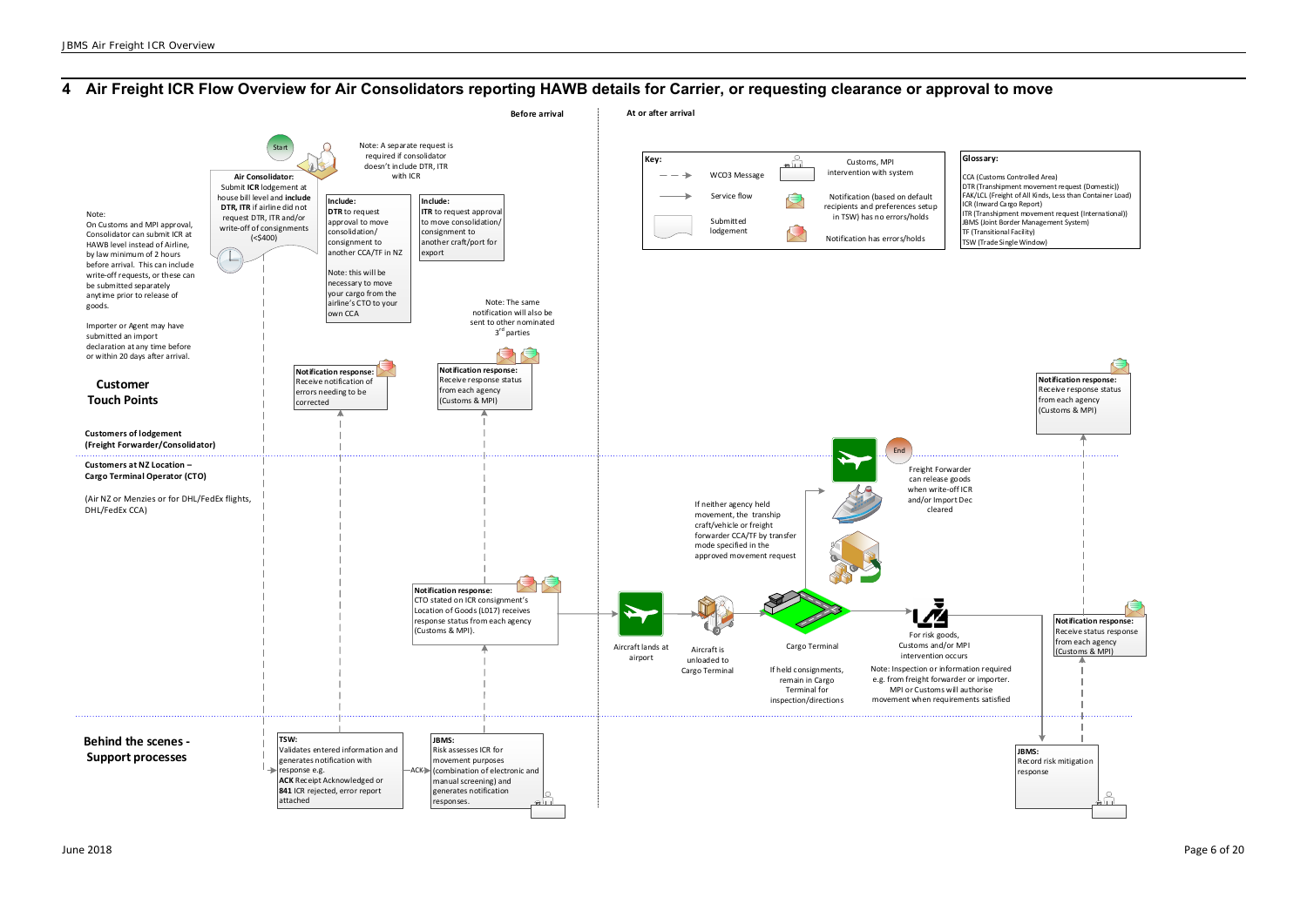## **5 Example Airfreight ICR Scenarios**

The table below includes a list of potential scenarios where an aircraft and movement of goods occurs and the types of ICR lodgements required before it's released/cleared.

| #              | <b>Movement/Scenario</b>                                                                                                                                                              | Lodgement type required | <b>Notes</b>                                                                                                                                                                                                  | <b>Currently cleared under</b> |
|----------------|---------------------------------------------------------------------------------------------------------------------------------------------------------------------------------------|-------------------------|---------------------------------------------------------------------------------------------------------------------------------------------------------------------------------------------------------------|--------------------------------|
| 1              | Airline to Cargo Terminal e.g.<br>DHL CCA or Menzies/Air NZ                                                                                                                           | Free move               | Can be completed by air consolidator e.g. DHL or<br>airline                                                                                                                                                   |                                |
| $\overline{2}$ | Airline to NZ to Overseas                                                                                                                                                             | ICR (ITR) or CRE (ITR)  |                                                                                                                                                                                                               | <b>Export CUSCAR ECI</b>       |
| 3              | Move uncleared freight from<br>Cargo Terminal Auckland to<br>Cargo Terminal Wellington<br>(e.g. DHL AKL to DHL WLG)                                                                   | ICR (DTR)               | L008 e.g. DHLE WLG TSW code<br>Also requires:<br>DTR indicator<br>$\bullet$<br>MTT (Method of Transit Transport) code                                                                                         |                                |
| 4              | Move ship spares from Cargo<br>Terminal to CCA (e.g. DHLE to<br>CCA ISS Mckay) for<br>subsequent loading onto a<br>vessel (where the the<br>outbound vessel details are<br>not known) | ICR (DTR)               | L008 e.g. ISS McKay's TSW code<br>Also requires:<br>DTR indicator<br>MTT (Method of Transit Transport) code                                                                                                   | Paperless transhipment scheme  |
| 5              | Move ship spares from Cargo<br>Terminal to a location (not<br>CCA) for subsequent loading<br>onto a vessel                                                                            | Not valid               | This can't be done electronically. There has to be a<br>location code, so the location must be a CCA. The<br>movement would need to be approved outside the<br>ICR/DTR process (process TBC at a later date). | <b>Export CUSCAR ECI</b>       |
| 6              | Move ship spares from Cargo<br>Terminal (e.g. DHLE) directly<br>to vessel                                                                                                             | ICR (ITR) or CRE (ITR)  | L008 e.g. DHLE AKL TSW code<br>Also requires:<br><b>ITR</b> indicator<br>MTT code                                                                                                                             | Paperless transhipment scheme  |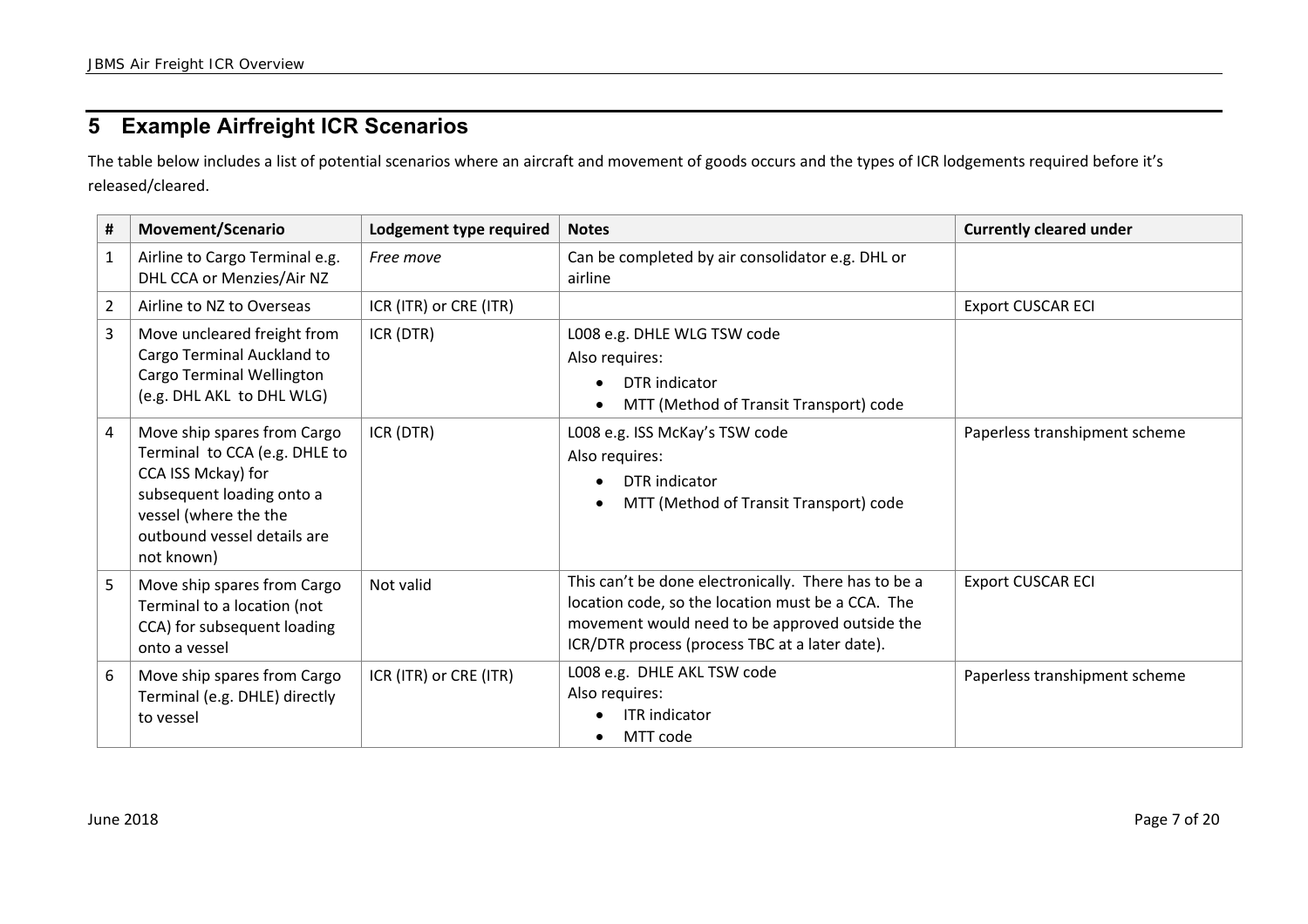| # | <b>Movement/Scenario</b>                                                                                | Lodgement type required                                                                          | <b>Notes</b>                                                                                                                                 | <b>Currently cleared under</b> |
|---|---------------------------------------------------------------------------------------------------------|--------------------------------------------------------------------------------------------------|----------------------------------------------------------------------------------------------------------------------------------------------|--------------------------------|
|   |                                                                                                         |                                                                                                  | Craft name, transport mode code, departure<br>date(CCYYMMDD), voyage number<br>e.g. AOTEA, 1, 20151231, 23N                                  |                                |
|   | Move uncleared shipment to<br>DHL AKL, then fly shipment to<br>DHL WLG then to another<br>company's CCA | Only one ICR (DTR) if final<br>destination known e.g.<br>company's CCA at time of<br>submission. | If only DHL WLG known at time of submission and<br>later on it needs to move to another company's CCA<br>then another ICR (DTR) is required. |                                |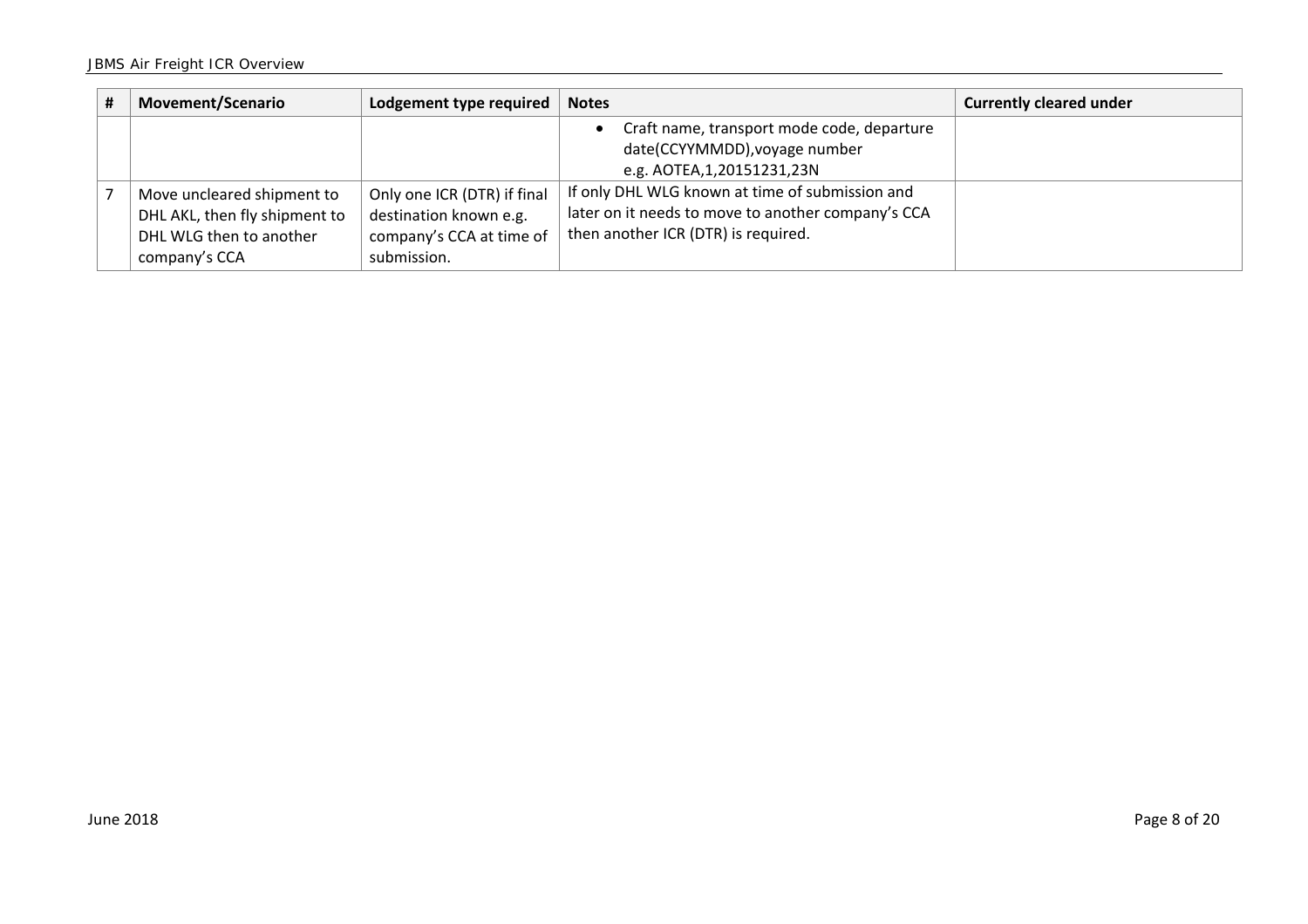## **6 Main information requirements of new WCO3 ICR message**

This section explains the main content of the new WCO3 message, including what is new compared to the CUSCAR (ECI) message currently submitted by airlines to report arriving cargo on a flight, and by freight forwarders and express carriers to get clearance of low-value consignments that are exempt from Import Entry requirements. It uses field information from the full WCO3 ICR MIGs published on Customs' website.

#### **Key**

Field not required for air freight

Existing field

NEW ‐ New information not currently required in the existing CUSCAR (ECI) message

**Highlighted text** ‐ Indicates fields which are needed for write‐offs, Domestic Transhipment Requests and/or International Transhipment Requests.

#### **Field descriptions**

| <b>Existing Fields</b>     | <b>TSW Requirement (WC03)</b> |                                                                                                                                  |  |  |  |  |  |
|----------------------------|-------------------------------|----------------------------------------------------------------------------------------------------------------------------------|--|--|--|--|--|
| Indication of the related  | <b>Mapping</b>                | The mapping of the field in the structure of the Inward Cargo                                                                    |  |  |  |  |  |
| field in the existing      |                               | Report message                                                                                                                   |  |  |  |  |  |
| CUSCAR (ECI) message,      | <b>Field</b>                  | The name of the WCO3/TSW field                                                                                                   |  |  |  |  |  |
| or that the field is a new | WCO ID                        | The unique identifier for the WCO3 fields                                                                                        |  |  |  |  |  |
| requirement in the         | Mandatory /                   | <b>Mandatory</b>                                                                                                                 |  |  |  |  |  |
| WCO3 message               | Conditional /                 | The field must be present for all Air freight Inward Cargo Reports                                                               |  |  |  |  |  |
|                            | <b>Optional</b>               | Conditional                                                                                                                      |  |  |  |  |  |
|                            |                               | The field must be present where certain criteria are meet in an Air                                                              |  |  |  |  |  |
|                            |                               | freight Inward Cargo Report                                                                                                      |  |  |  |  |  |
|                            |                               | Optional                                                                                                                         |  |  |  |  |  |
|                            |                               | The field should be supplied if the information is available                                                                     |  |  |  |  |  |
|                            |                               |                                                                                                                                  |  |  |  |  |  |
|                            |                               |                                                                                                                                  |  |  |  |  |  |
|                            | <b>Description</b>            | Explanation of the information required in the field, or indication<br>that an existing CUSCAR (ECI) field is no longer required |  |  |  |  |  |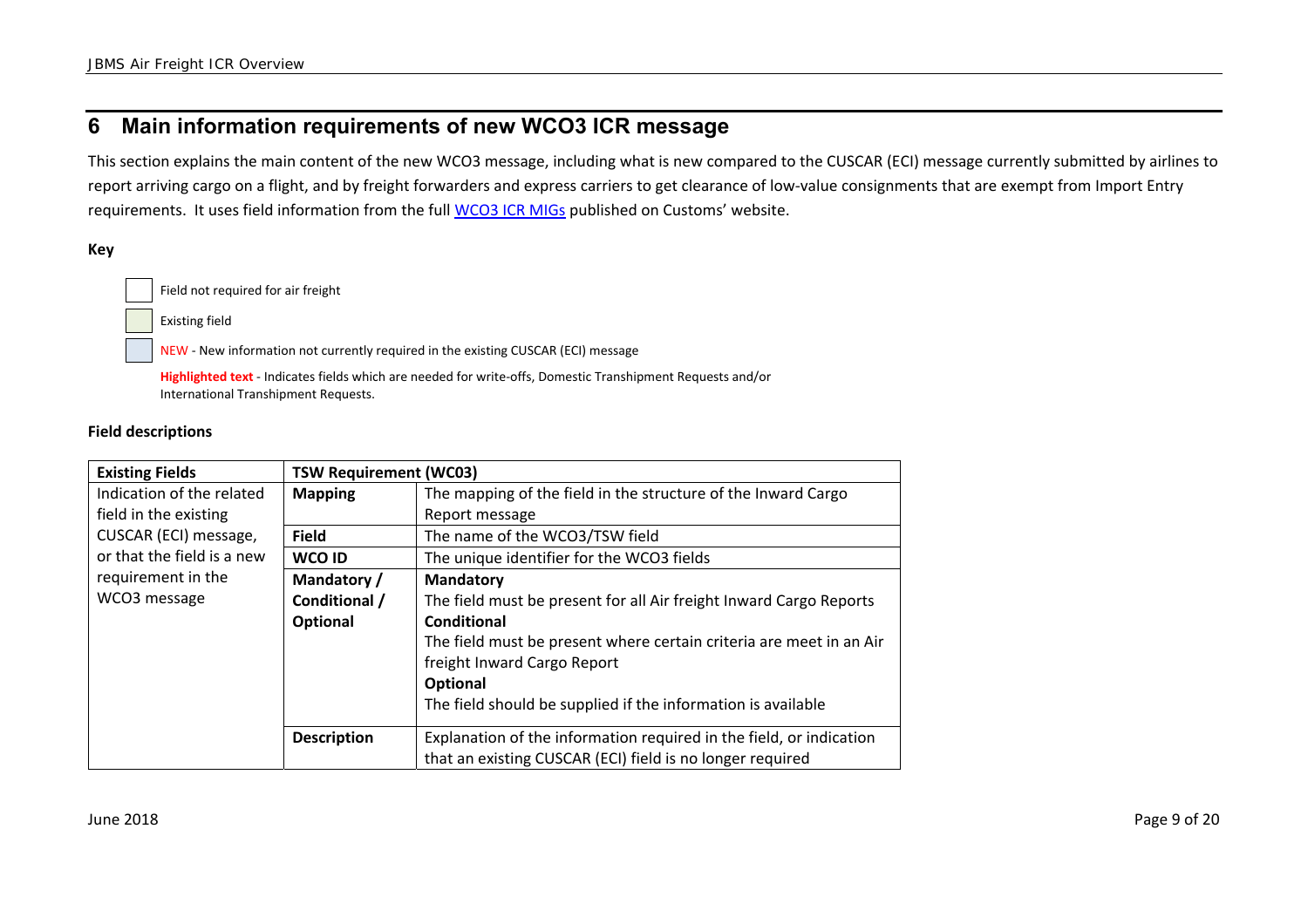### **Header level (declaration) details**

| <b>Existing Fields</b>         | TSW Requirement (WCO3)                  |                                                                                     |                   |                                   |                                                 |                                                                                                                                                                                                                                                                                                                                                                                                                                                                                                                                                         |
|--------------------------------|-----------------------------------------|-------------------------------------------------------------------------------------|-------------------|-----------------------------------|-------------------------------------------------|---------------------------------------------------------------------------------------------------------------------------------------------------------------------------------------------------------------------------------------------------------------------------------------------------------------------------------------------------------------------------------------------------------------------------------------------------------------------------------------------------------------------------------------------------------|
| <b>Field</b>                   | <b>Mapping (Declaration)</b>            | <b>Field</b>                                                                        | WCO ID            | <b>ICR</b><br><b>MIGs</b><br>Page | Mandatory /<br><b>Conditional /</b><br>Optional | <b>Description</b>                                                                                                                                                                                                                                                                                                                                                                                                                                                                                                                                      |
| <b>NEW</b>                     | Declaration / Additional<br>Document    | Additional document type<br>Additional document number                              | D006<br>D005      | 6                                 | Conditional                                     | Additional supporting documents relating to the<br>Inward Cargo Report can be supplied.                                                                                                                                                                                                                                                                                                                                                                                                                                                                 |
| <b>NEW</b>                     | Declaration / Additional<br>Document    | Attachment type<br>Attachment                                                       | D031<br>D030      | 6                                 | Conditional                                     |                                                                                                                                                                                                                                                                                                                                                                                                                                                                                                                                                         |
| <b>NEW</b>                     | Declaration / Additional<br>Information | Additional statement type<br>Additional statement code<br>Additional statement text | 369<br>226<br>225 | 8                                 | Conditional                                     | The additional statement fields can be used to<br>supply border agencies with more information<br>relating to the Inward Cargo Report, including:<br>specifying the party responsible for payment<br>of MPI fees for all the consignments on the<br>Report instead of at an individual<br>consignment level<br>request an override of a previously reported<br>error<br>direct a declaration to a border agency<br>officer for manual processing<br>indicate where the Inward Cargo Report is<br>$\bullet$<br>made by a Carrier (Carrier Cargo Report). |
| <b>NEW</b>                     | Declaration / Declarant                 | Declarant code<br>Declarant contact details<br>Declarant authentication             | R123<br>240/253   | 36                                | Conditional                                     | Inward Cargo reports used to request write-offs<br>for low value consignments must now include<br>the Declarant's details with the submission.                                                                                                                                                                                                                                                                                                                                                                                                          |
| <b>Trading Partner</b>         | Declaration / Submitter                 | Submitter code                                                                      | R059              | 5                                 | Mandatory                                       | This section shows the existing fields currently<br>supplied at the header level and the field they                                                                                                                                                                                                                                                                                                                                                                                                                                                     |
| <b>ECI Number</b>              | Declaration                             | TSW reference number                                                                | D014              | 38                                | Conditional                                     | map to in the new Inward Cargo Report Message                                                                                                                                                                                                                                                                                                                                                                                                                                                                                                           |
| Carrier<br>Reference<br>Number | Declaration                             | Senders Reference Number                                                            | D026              | 5                                 | Mandatory                                       | Implementation Guidelines.                                                                                                                                                                                                                                                                                                                                                                                                                                                                                                                              |
| Transaction<br><b>Type</b>     | <b>Declaration</b>                      | <b>Transaction Type</b>                                                             | 017               | 5                                 | Mandatory                                       |                                                                                                                                                                                                                                                                                                                                                                                                                                                                                                                                                         |
| Carrier                        | Declaration / Carrier                   | Carrier code or Name                                                                | R012<br>R011      | 10                                | Conditional                                     | Either the code or the name is required                                                                                                                                                                                                                                                                                                                                                                                                                                                                                                                 |

June 2018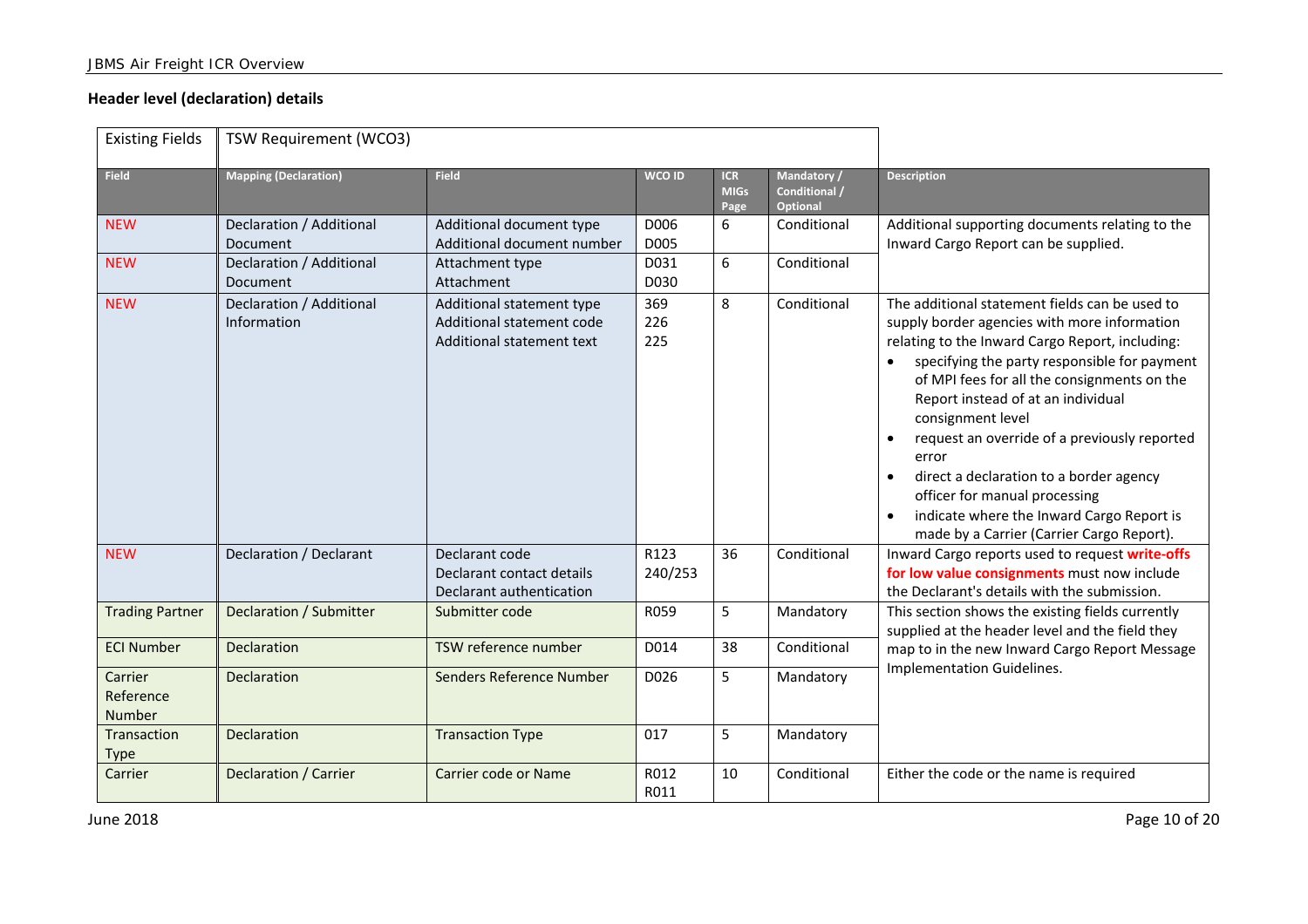| <b>Existing Fields</b>      | TSW Requirement (WCO3)                         |                                    |               |                                   |                                                 |                                         |
|-----------------------------|------------------------------------------------|------------------------------------|---------------|-----------------------------------|-------------------------------------------------|-----------------------------------------|
| <b>Field</b>                | <b>Mapping (Declaration)</b>                   | <b>Field</b>                       | <b>WCO ID</b> | <b>ICR</b><br><b>MIGs</b><br>Page | Mandatory /<br>Conditional /<br><b>Optional</b> | <b>Description</b>                      |
| Consolidator                | Declaration / consignment /<br>deconsolidator  | Consolidator code or name          | R023<br>R022  | 33<br>32                          | Conditional                                     | Either the code or the name is required |
| Remarks                     | Declaration / Additional<br><b>Information</b> | <b>Free Text</b>                   | 105           | 7                                 | Conditional                                     |                                         |
| <b>Transport Mode</b>       | Declaration / Border<br><b>Transport Means</b> | <b>Transport Mode</b>              | T010          | 9                                 | Mandatory                                       |                                         |
| Craft Name or<br>Flight No. | Declaration / Border<br><b>Transport Means</b> | <b>Craft Name</b><br>flight number | T005          | 9                                 | Mandatory                                       |                                         |
| Port of Arrival             | Declaration / Border<br><b>Transport Means</b> | Port of Arrival                    | 085           | 10                                | Mandatory                                       |                                         |
| Date of Arrival             | Declaration / Border<br><b>Transport Means</b> | Date and time of arrival           | 172           | 10                                | Mandatory                                       |                                         |
| <b>ECI Type</b>             | Declaration                                    | Message Type                       | D013          | 5                                 | Mandatory                                       |                                         |
| <b>NEW</b>                  | Declaration / Border<br><b>Transport Means</b> | IMO/Lloyds number                  | T006          | 9                                 |                                                 | This is needed for Sea shipments only   |
| Voyage No.                  | Declaration / Border<br><b>Transport Means</b> | Voyage Number                      | 149           | 10                                |                                                 | This is needed for Sea shipments only   |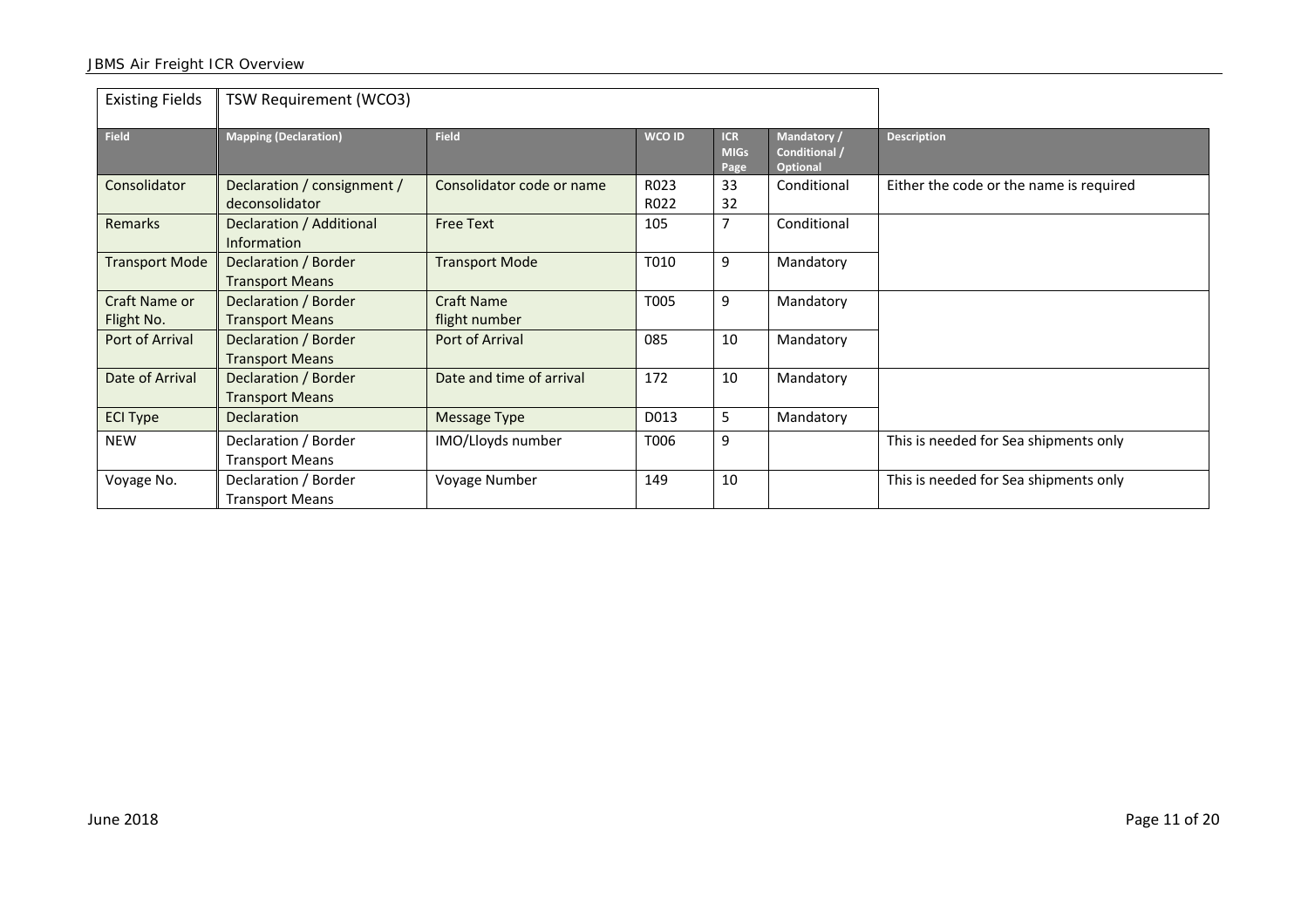#### **Consignment Level**

| <b>Existing Fields</b> | <b>TSW Requirement</b>                        |                                                                                     |                   |                                   |                                                 |                                                                                                                                                                                                                                                                                                                                                                                                                                                                                                                                                                                                                                                                                                                                                                                                                                                                                                                                                                     |
|------------------------|-----------------------------------------------|-------------------------------------------------------------------------------------|-------------------|-----------------------------------|-------------------------------------------------|---------------------------------------------------------------------------------------------------------------------------------------------------------------------------------------------------------------------------------------------------------------------------------------------------------------------------------------------------------------------------------------------------------------------------------------------------------------------------------------------------------------------------------------------------------------------------------------------------------------------------------------------------------------------------------------------------------------------------------------------------------------------------------------------------------------------------------------------------------------------------------------------------------------------------------------------------------------------|
| <b>Field</b>           | <b>Mapping (Declaration /</b><br>Consignment) | <b>Field</b>                                                                        | <b>WCO ID</b>     | <b>ICR</b><br><b>MIGs</b><br>Page | Mandatory /<br>Conditional /<br><b>Optional</b> | <b>Description</b>                                                                                                                                                                                                                                                                                                                                                                                                                                                                                                                                                                                                                                                                                                                                                                                                                                                                                                                                                  |
| <b>NEW</b>             | Consignment / Consignee /<br>Communications   | Consignee Phone / Fax / Email                                                       | 04A/25A           | 18                                | Optional                                        | The Consignee's phone, fax and email details can<br>now be included in the consignment where<br>known.                                                                                                                                                                                                                                                                                                                                                                                                                                                                                                                                                                                                                                                                                                                                                                                                                                                              |
| <b>NEW</b>             | Consignment / Consignor /<br>Communications   | Consignor Phone / Fax / Email                                                       | 04A/25A           | 25                                | Optional                                        | The Consignor's phone, fax and email details can<br>now be included in the consignment where<br>known.                                                                                                                                                                                                                                                                                                                                                                                                                                                                                                                                                                                                                                                                                                                                                                                                                                                              |
| <b>NEW</b>             | Consignment / Additional<br>Information       | Additional statement type<br>Additional statement code<br>Additional statement text | 369<br>226<br>225 | 16<br>15<br>13                    | Conditional                                     | The additional statement fields can be used to<br>supply border agencies with supporting<br>information relating to a consignment, including:<br>CON (Consolidated) - Indicating the<br>consignment is a consolidation where house<br>bill equivalent data is unavailable to the<br>Carrier.<br>WOF (Write-Off Request) - Submitting a<br>request for low value consignments.<br>DTR (Domestic Transhipment Request) -<br>Submitting a request for movement from the<br>Port to the freight forwarder's premises<br>pending clearance.<br>ITR (International Transhipment Request) -<br>Submitting a request for movement from the<br>CTO to another CTO (or the freight<br>forwarder's) premises, or reloading on a<br>different vessel at same airport, pending re-<br>export.<br>MTT (Mode of Transport for Transfer) -<br>$\bullet$<br>Submitting details of the outward voyage.<br>RPK (Repack) - Declaring where a<br>consignment is to be repacked into sub- |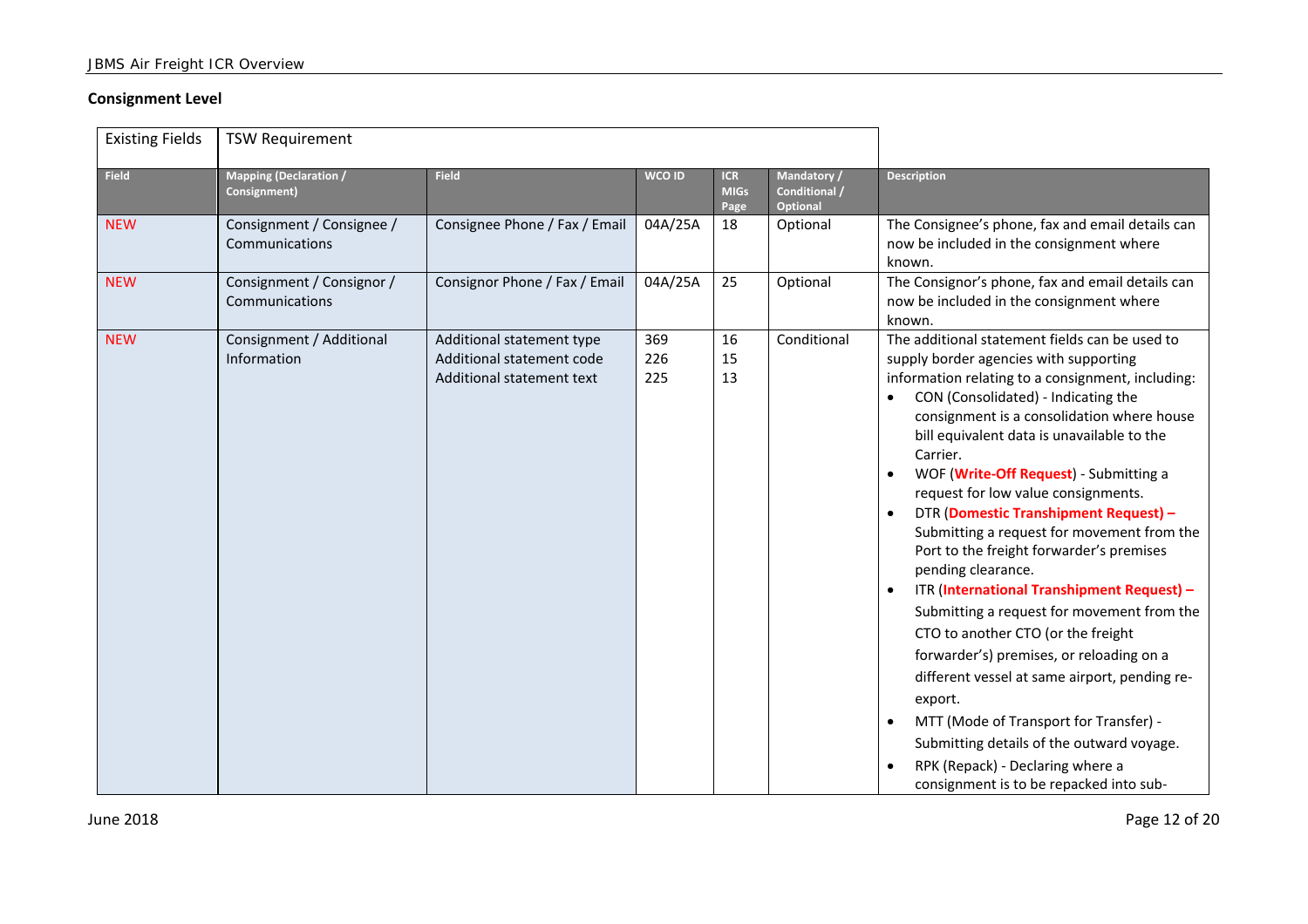| <b>Existing Fields</b> | <b>TSW Requirement</b>                        |                                                                                         |                     |                                   |                                          |                                                                                                                                                                                                                                                                                                                                                                                                                                                                                                                                                                                                                                                          |
|------------------------|-----------------------------------------------|-----------------------------------------------------------------------------------------|---------------------|-----------------------------------|------------------------------------------|----------------------------------------------------------------------------------------------------------------------------------------------------------------------------------------------------------------------------------------------------------------------------------------------------------------------------------------------------------------------------------------------------------------------------------------------------------------------------------------------------------------------------------------------------------------------------------------------------------------------------------------------------------|
| <b>Field</b>           | <b>Mapping (Declaration /</b><br>Consignment) | <b>Field</b>                                                                            | WCO ID              | <b>ICR</b><br><b>MIGs</b><br>Page | Mandatory /<br>Conditional /<br>Optional | <b>Description</b>                                                                                                                                                                                                                                                                                                                                                                                                                                                                                                                                                                                                                                       |
|                        |                                               |                                                                                         |                     |                                   |                                          | consignments, that require different<br>clearance processes e.g. part destined for<br>NZ, part destined for overseas.<br>HAN (Handling Instructions) - Any special<br>handling instructions.<br>MAC (MPI Account Code) - Specifying the<br>party responsible for payment of MPI fees<br>for the consignment.<br>MCD (MPI Container Declaration) -<br>Submitting the MPI Container Declaration<br>details for each container being used to<br>transport goods.<br>MAS (MPI Approved System number) -<br>Indicating the container has been processed<br>in accordance with a MPI Approved System.                                                          |
| <b>NEW</b>             | Consignment / Goods<br>Location               | Location of goods                                                                       | L017                | 28                                | Mandatory                                | This is the premises where the consignment will<br>be held awaiting clearance. It refers to the freight<br>forwarder's store, MPI Transitional Facility or<br>Containment Facility or other premises approved<br>by both Customs and MPI to hold imported<br>shipments awaiting clearance. The premises<br>must be both a Customs Controlled Area (CCA)<br>and a MPI Transitional Facility (TF) but you can<br>use either premises code in the Location of<br>Goods field. If you want a delivery order to go to<br>a CCA, you must enter a CCA code in this field.<br>The premises specified here will be notified once<br>clearance has been approved. |
| <b>NEW</b>             | Consignment / Notify Party                    | Delivery notification code<br>Delivery notification name<br>Delivery notification email | R046<br>R045<br>25A | 29<br>28<br>30                    | Conditional                              | Parties specified here will be notified once<br>movement or write-off has been approved.                                                                                                                                                                                                                                                                                                                                                                                                                                                                                                                                                                 |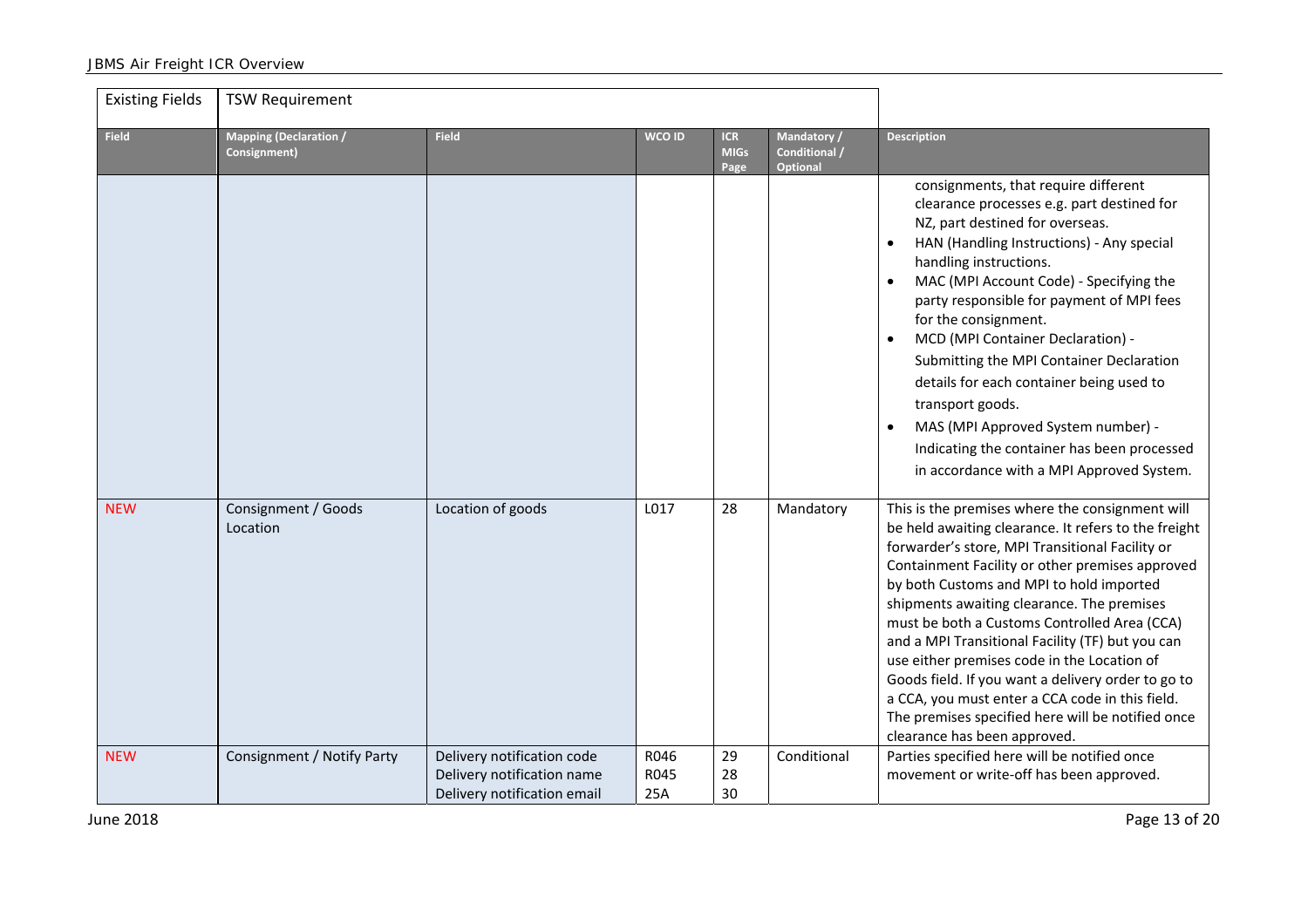| <b>Existing Fields</b> | <b>TSW Requirement</b>                        |                                                                                                          |               |                                   |                                                |                                                                                                                                                                                                                                                                                                                                                                                                                                                                                                                                                                                                                                                              |
|------------------------|-----------------------------------------------|----------------------------------------------------------------------------------------------------------|---------------|-----------------------------------|------------------------------------------------|--------------------------------------------------------------------------------------------------------------------------------------------------------------------------------------------------------------------------------------------------------------------------------------------------------------------------------------------------------------------------------------------------------------------------------------------------------------------------------------------------------------------------------------------------------------------------------------------------------------------------------------------------------------|
| <b>Field</b>           | <b>Mapping (Declaration /</b><br>Consignment) | <b>Field</b>                                                                                             | <b>WCO ID</b> | <b>ICR</b><br><b>MIGs</b><br>Page | Mandatory/<br>Conditional /<br><b>Optional</b> | <b>Description</b>                                                                                                                                                                                                                                                                                                                                                                                                                                                                                                                                                                                                                                           |
| <b>NEW</b>             | Consignment / Transit<br>Destination          | Domestic Transhipment<br>location/International<br><b>Transhipment location</b><br>(DTR/ITR destination) | L008          | 31                                | Conditional                                    | Where a <b>Domestic or International</b><br>Transhipment Request (DTR/ITR) has been<br>submitted for the consignment the destination<br>location must also be supplied.<br>For a Domestic Transhipment this is the location<br>the consignment will be moved to before<br>clearance. This location must be both an MPI<br>Transitional Facility and a Customs Controlled<br>Area.<br>For an International Transhipment this location is<br>the Customs and MPI approved premises where<br>the shipment will be held prior to being<br>exported.<br>This location is expressed as a code which has<br>been issued by Customs for the destination<br>premises. |
| <b>NEW</b>             | Consignment / Additional<br>Document          | Attachment type<br>Attachment                                                                            | D031<br>D030  | 12                                | Optional                                       | Additional supporting documents relating to an<br>individual consignment can be provided if the<br>submitter thinks they will help Customs and MPI<br>to make clearance or movement decision e.g.<br>attach an invoice for a write-off request. The<br>attachment type and code must be shown.                                                                                                                                                                                                                                                                                                                                                               |
| <b>NEW</b>             | Consignment / Unloading<br>Location           | Date of arrival at place of<br>discharge                                                                 | 173           | 36                                | Mandatory                                      | Where an Inward Cargo Report is lodged before<br>arrival, an estimated date and time of arrival<br>must be supplied.<br>Where the Inward Cargo Reports is lodged after<br>arrival, the actual date and time of arrival must<br>be supplied.                                                                                                                                                                                                                                                                                                                                                                                                                  |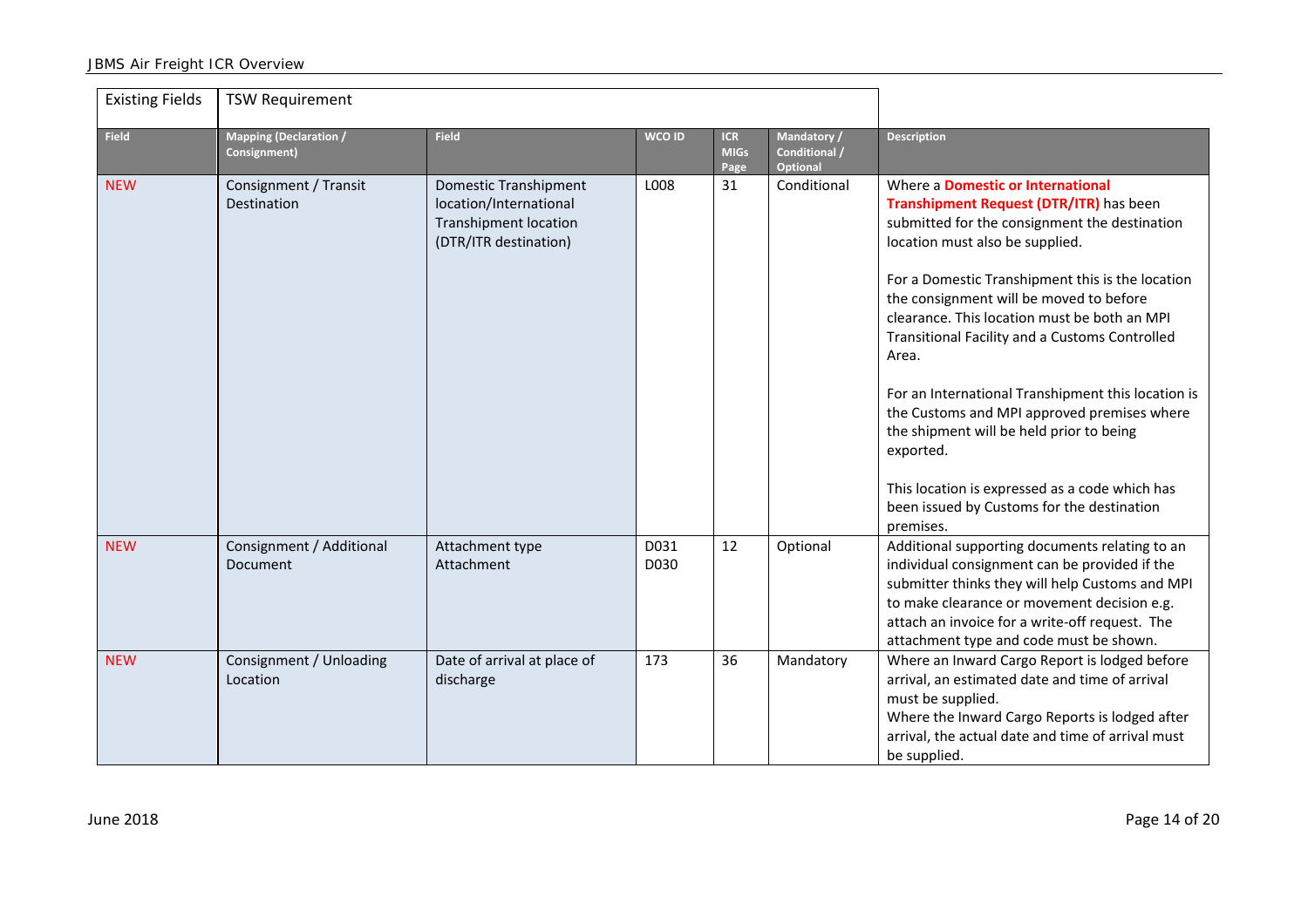| <b>Existing Fields</b>       | <b>TSW Requirement</b>                                         |                                    |               |                                   |                                                |                                                                                                                                                                           |
|------------------------------|----------------------------------------------------------------|------------------------------------|---------------|-----------------------------------|------------------------------------------------|---------------------------------------------------------------------------------------------------------------------------------------------------------------------------|
| <b>Field</b>                 | <b>Mapping (Declaration /</b><br>Consignment)                  | <b>Field</b>                       | <b>WCO ID</b> | <b>ICR</b><br><b>MIGs</b><br>Page | Mandatory/<br><b>Conditional /</b><br>Optional | <b>Description</b>                                                                                                                                                        |
| <b>NEW</b>                   | Consignment                                                    | Consignment value (NZD)            | 110           | 11                                | Conditional                                    | The value of a consignment required whenever a<br>write-off for a low value consignment is<br>requested.                                                                  |
| <b>NEW</b>                   | Consignment / Associated<br><b>Transport Contract Document</b> | Associated Bill type (Master)      | D009          | 17                                | Conditional                                    | When the consignment is being reported at<br>House Way Bill level (or equivalent), the Master                                                                             |
| <b>NEW</b>                   | Consignment / Associated<br><b>Transport Contract Document</b> | Master Bill number                 | D008          | 17                                | Conditional                                    | Bill number must be supplied with the<br>consignment in this field.                                                                                                       |
|                              |                                                                |                                    |               |                                   |                                                | For consolidated consignments, do not put the<br>bill number in this field. Instead, use the Bill<br>Number field with Bill Type set to (new) type<br>"MB" (Master Bill). |
| <b>NEW</b>                   | Consignment / Freight                                          | Freight payment method             | 098           | 27                                | Optional                                       | Where known the freight payment method for<br>the consignment should be supplied.                                                                                         |
| Consignment<br>Number        | Consignment                                                    | Consignment number                 | 006           | 11                                | Mandatory                                      | This section shows the existing fields currently<br>supplied at the consignment level and the field                                                                       |
| <b>Bill Type</b>             | Consignment / Transport<br><b>Contract Document</b>            | <b>Bill type</b>                   | D024          | 32                                | Mandatory                                      | they map to in the new Inward Cargo Report<br>Message Implementation Guidelines.                                                                                          |
| <b>Bill Number</b>           | <b>Consignment / Transport</b><br><b>Contract Document</b>     | <b>Bill number</b>                 | D023          | 32                                | Mandatory                                      |                                                                                                                                                                           |
| Port of Loading              | Consignment / Loading<br>Location                              | Port of loading code               | L010          | 28                                | Mandatory                                      |                                                                                                                                                                           |
| Port of<br>Discharge         | Consignment / Unloading<br>Location                            | Place of discharge                 | L013          | 35                                | Mandatory                                      |                                                                                                                                                                           |
| Place of (Final)<br>Delivery | Consignment / Delivery<br><b>Destination</b>                   | Deliver to Party name &<br>address | R027          | 26                                | Conditional                                    |                                                                                                                                                                           |
| Consignor<br>Name            | Consignment / Consignor                                        | <b>Consignor Name</b>              | R020          | 25                                | Mandatory                                      |                                                                                                                                                                           |
| Consignor<br>Address         | Consignment / Consignor /<br><b>Address</b>                    | <b>Consignor Address</b>           | 04A           | 25                                | Conditional                                    |                                                                                                                                                                           |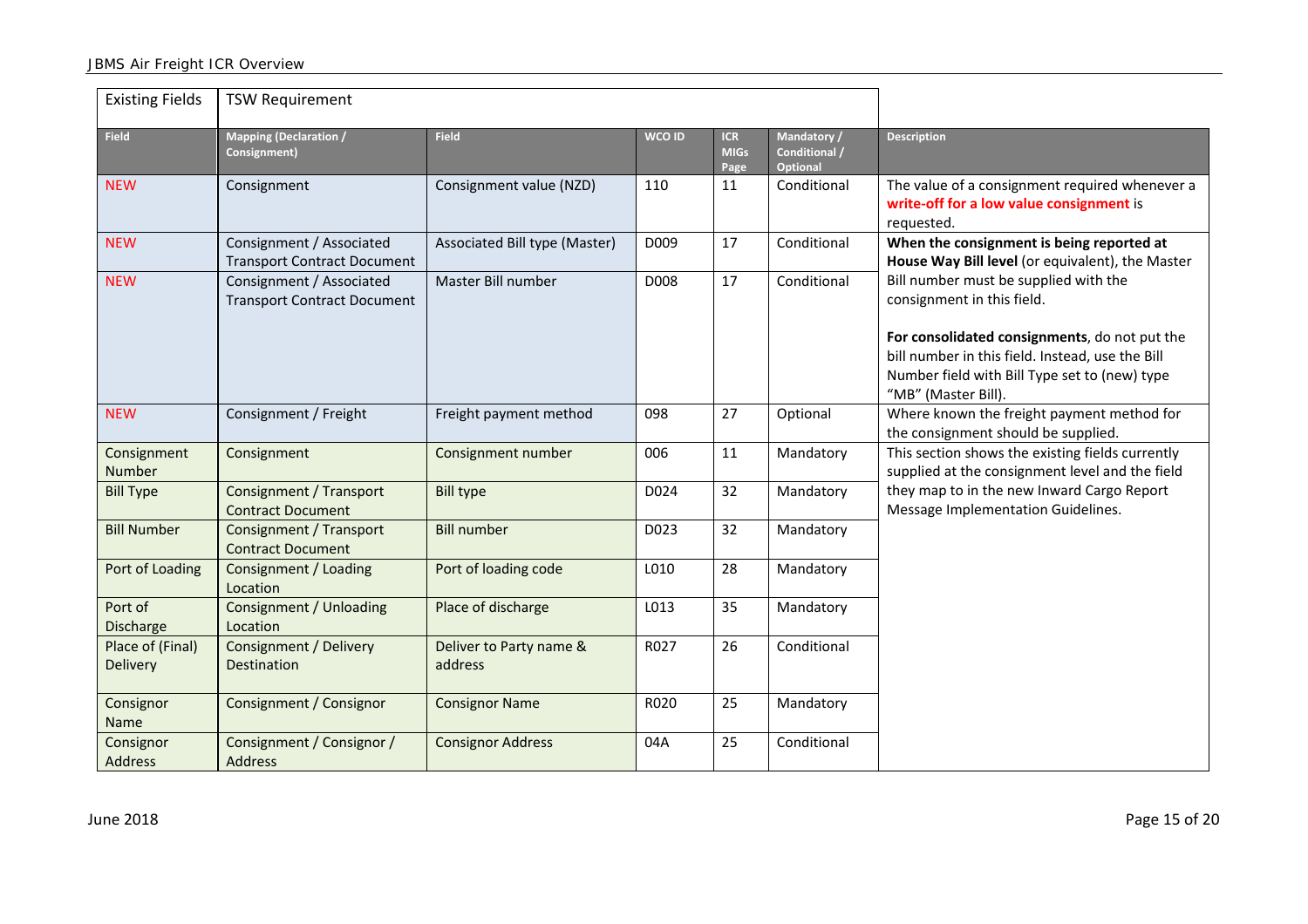| <b>Existing Fields</b>              | <b>TSW Requirement</b>                         |                              |               |                                   |                                          |                                                                                                                                                                                                                                                                                                |
|-------------------------------------|------------------------------------------------|------------------------------|---------------|-----------------------------------|------------------------------------------|------------------------------------------------------------------------------------------------------------------------------------------------------------------------------------------------------------------------------------------------------------------------------------------------|
| <b>Field</b>                        | <b>Mapping (Declaration /</b><br>Consignment)  | <b>Field</b>                 | <b>WCO ID</b> | <b>ICR</b><br><b>MIGs</b><br>Page | Mandatory /<br>Conditional /<br>Optional | <b>Description</b>                                                                                                                                                                                                                                                                             |
| <b>Contact Party</b><br><b>Name</b> | Consignment / Notify Party                     | <b>Notify Party Name</b>     | R045          | 28                                | Conditional                              |                                                                                                                                                                                                                                                                                                |
| <b>Contact Party</b><br>Address     | Consignment / Notify Party /<br><b>Address</b> | <b>Notify Party Address</b>  | 04A           | 29                                | Conditional                              |                                                                                                                                                                                                                                                                                                |
| Place of<br>Transhipment            | Consignment / Transhipment<br>Location         | Transhipment place code      | L015          | 31                                | Conditional                              | Captures the ports the consignment has<br>transhipped through on the journey to NZ.<br>It is not used to identify International<br>Transhipments out of NZ.                                                                                                                                    |
| Consignee                           | Consignment / Consignee                        | Consignee                    | R015<br>R014  | 18<br>17                          | Mandatory                                | Either the Consignee Code or the Consignee<br>Name is required to be supplied with the<br>consignment details.<br>If only the Consignee's name is given, the<br>Consignee's address must also be provided. The<br>address is not required if the Consignee's client<br>code has been provided. |
| Place of Origin                     | Consignment / Goods<br><b>Consigned Place</b>  | Shipment Port of origin code | L024          | 27                                | Mandatory                                | The port from where the goods were initially<br>despatched.                                                                                                                                                                                                                                    |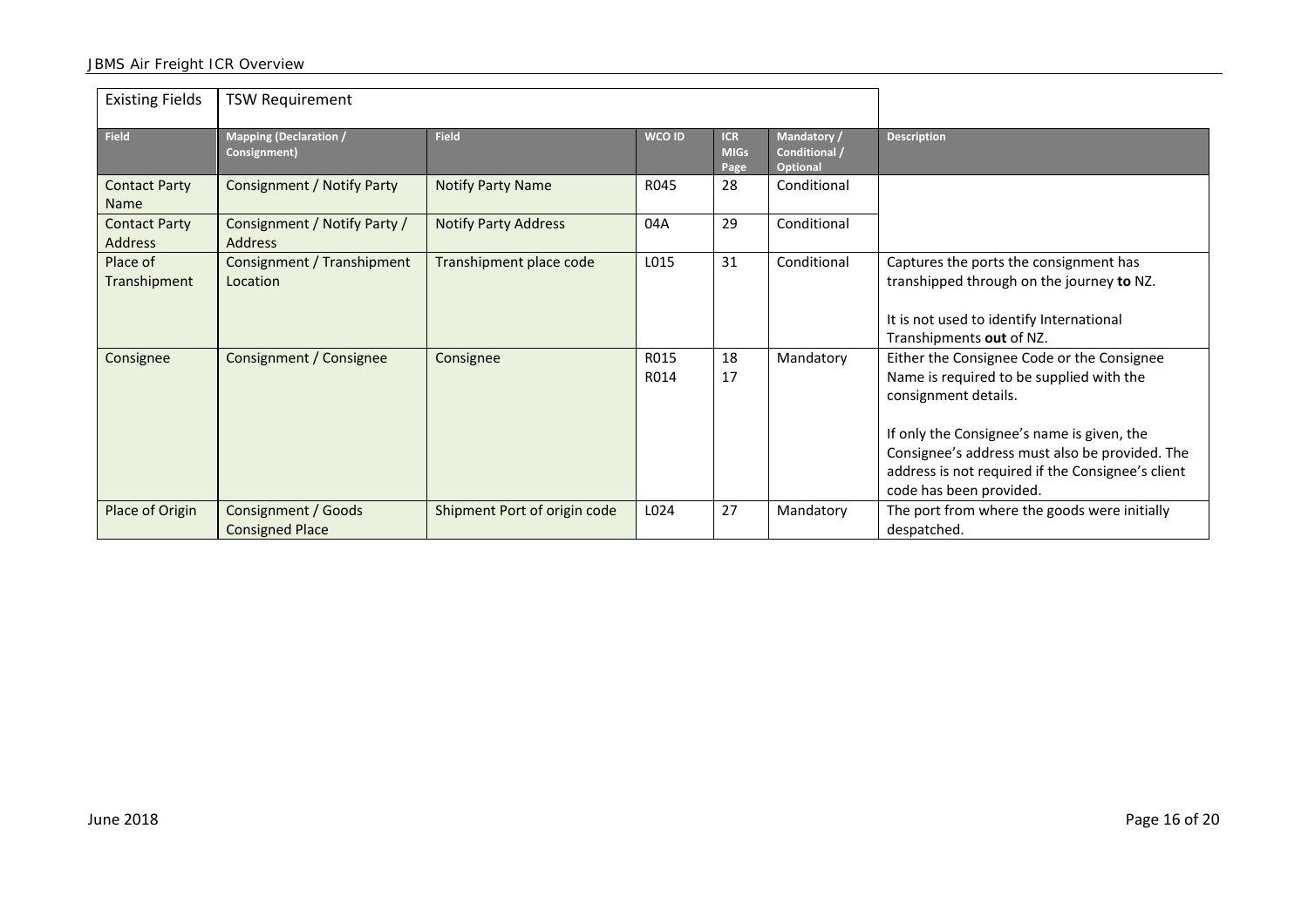#### **Container Detail**

Container information is generally not required for Air cargo unless the goods are being transported "off airport" in an air container or if the aircraft is carrying shipping containers. Where container information is applicable, container number, status, and type are all required fields.

| <b>Existing Fields</b>      | <b>TSW Requirement</b>                                                        |                            |        |                                   |                                                 |                                                                                                                                                                                          |
|-----------------------------|-------------------------------------------------------------------------------|----------------------------|--------|-----------------------------------|-------------------------------------------------|------------------------------------------------------------------------------------------------------------------------------------------------------------------------------------------|
| <b>Field</b>                | <b>Mapping (Declaration /</b><br><b>Consignment / Transport</b><br>Equipment) | <b>Field</b>               | WCO ID | <b>ICR</b><br><b>MIGs</b><br>Page | Mandatory /<br>Conditional /<br><b>Optional</b> | <b>Description</b>                                                                                                                                                                       |
| Container<br><b>Number</b>  | <b>Transport Equipment</b>                                                    | Container number           | 159    | 34                                | Mandatory                                       | This section shows the existing fields currently<br>supplied for container information and the field<br>they map to in the new Inward Cargo Report<br>Message Implementation Guidelines. |
| <b>Container Status</b>     | <b>Transport Equipment</b>                                                    | Container status           | 154    | 33                                | Mandatory                                       |                                                                                                                                                                                          |
| Attached<br>Equipment Ind.  | <b>Transport Equipment</b>                                                    | Attached Equipment code    | 387    | 34                                | Conditional                                     | Instead of an indicator, codes now need to be<br>supplied for equipment that is attached to the<br>container.                                                                            |
| Container<br>Size/Type Code | <b>Transport Equipment</b>                                                    | Container size / type code | 152    | 33                                | Mandatory                                       | This is needed for Sea shipments only                                                                                                                                                    |
| <b>NEW</b>                  | <b>Transport Equipment</b>                                                    | <b>Stow Position</b>       | L041   | 35                                |                                                 | This is needed for Sea shipments only                                                                                                                                                    |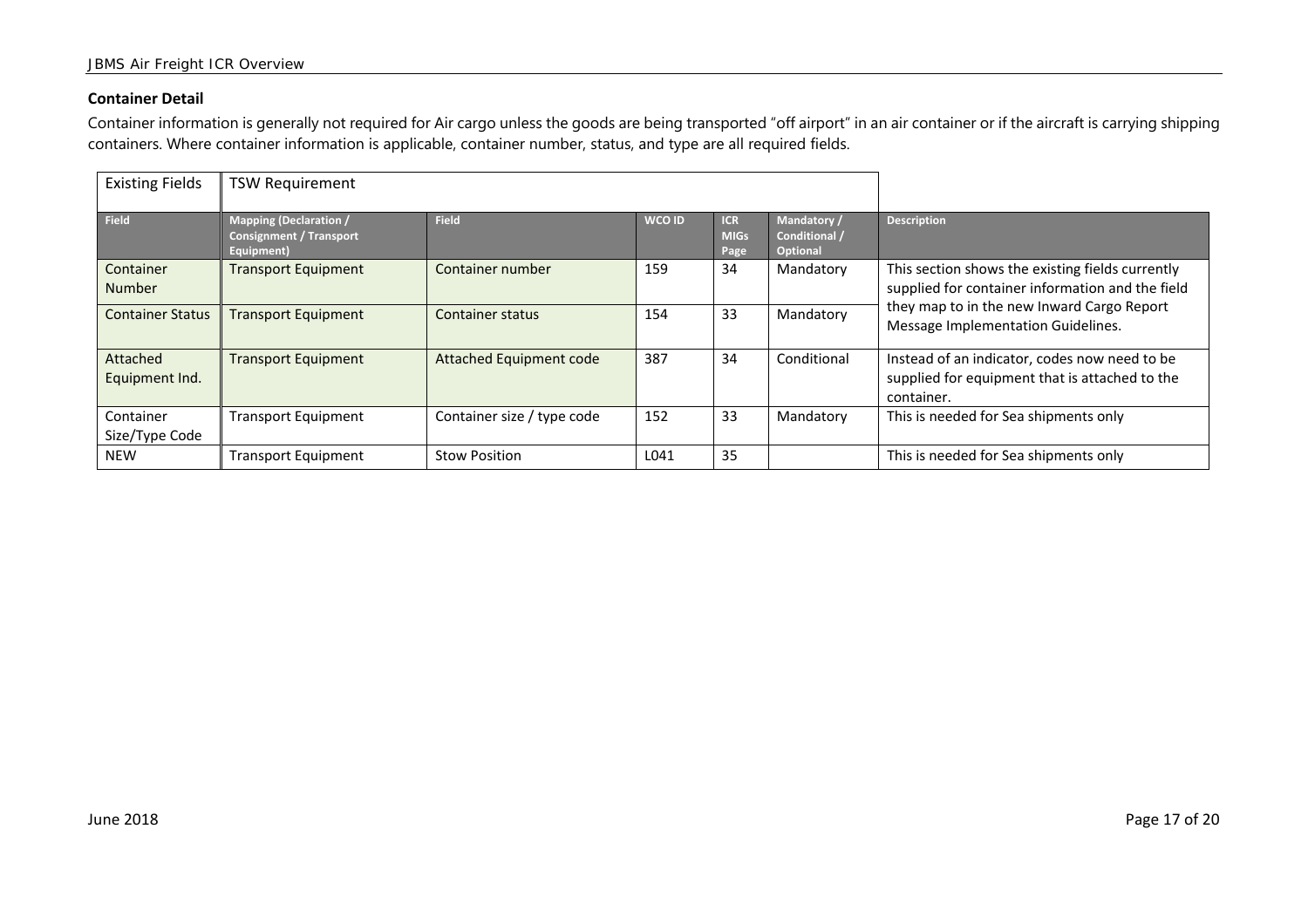#### **Consignment Item Detail**

| Existing     | <b>TSW Requirement</b>                                           |                                                                                     |                   |                                   |                                                        |                                                                                                                                                                                                                                                                                                                          |
|--------------|------------------------------------------------------------------|-------------------------------------------------------------------------------------|-------------------|-----------------------------------|--------------------------------------------------------|--------------------------------------------------------------------------------------------------------------------------------------------------------------------------------------------------------------------------------------------------------------------------------------------------------------------------|
| Fields       |                                                                  |                                                                                     |                   |                                   |                                                        |                                                                                                                                                                                                                                                                                                                          |
| <b>Field</b> | Mapping (Declaration / Consignment /<br><b>Consignment Item)</b> | <b>Field</b>                                                                        | WCO ID            | <b>ICR</b><br><b>MIGs</b><br>Page | Mandatory /<br><b>Conditional /</b><br><b>Optional</b> | <b>Description</b>                                                                                                                                                                                                                                                                                                       |
| <b>NEW</b>   | Consignment Item / Commodity                                     | Identity type<br>Identity number                                                    | 347<br>257        | 21                                | Conditional                                            | Must be provided where Motor Vehicles, Animals<br>and Used Machinery are present:                                                                                                                                                                                                                                        |
| <b>NEW</b>   | Consignment Item / Commodity<br>/ Classification                 | Classification type<br>Classification number                                        | 337<br>145        | 22<br>21                          | Conditional                                            | SSO (Hazardous Goods) - Supply information<br>$\bullet$<br>on any hazardous goods. This replaces the<br>Dangerous Goods Code<br>HS (Tariff Item) - The tariff information<br>provided here will aid border agencies in<br>their risk assessment and may speed up<br>processing by reducing the need for<br>intervention. |
| <b>NEW</b>   | Consignment Item / Commodity<br>/ Temperature                    | Minimum temperature<br>Maximum temperature<br>Storage temperature                   | 403<br>404<br>321 | 23                                | Conditional                                            | Any special temperature considerations for the<br>goods can be supplied with the consignment<br>item.                                                                                                                                                                                                                    |
| <b>NEW</b>   | Consignment Item / UCR                                           | Unique consignment<br>reference number                                              | 016               | 25                                | Optional                                               | This field is for future use.                                                                                                                                                                                                                                                                                            |
| <b>NEW</b>   | Consignment Item / Origin                                        | Origin of goods                                                                     | 063               | 23                                | Conditional                                            | Wherever a <b>low value write-off</b> has been<br>requested for a consignment, the origin of all<br>goods in the consignment must be supplied.<br>Note: Each origin should be itemised as a<br>separate item. There can only be one origin per<br>consignment item.                                                      |
| <b>NEW</b>   | Consignment Item / Additional<br>Information                     | Additional statement type<br>Additional statement code<br>Additional statement text | 369<br>226<br>225 | 20<br>19<br>20                    | Conditional                                            | These additional statement fields can be used to<br>supply border agencies with supporting<br>information relating to a consignment item,<br>including:                                                                                                                                                                  |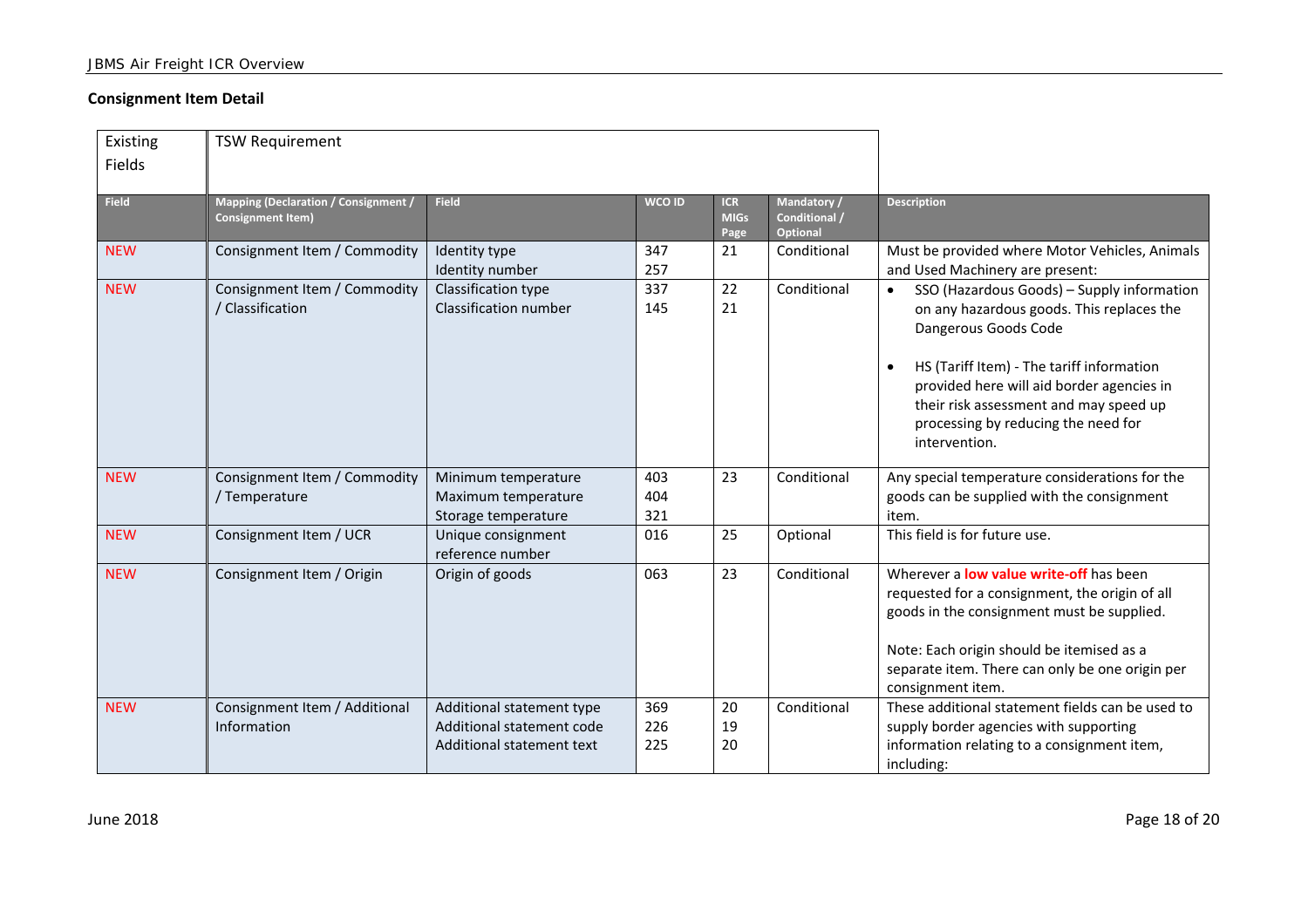| Existing                            | <b>TSW Requirement</b>                                           |                                     |               |                                   |                                                |                                                                                                                                                                                                                                                                                                                                                                                                                                                                                                                                                                                     |
|-------------------------------------|------------------------------------------------------------------|-------------------------------------|---------------|-----------------------------------|------------------------------------------------|-------------------------------------------------------------------------------------------------------------------------------------------------------------------------------------------------------------------------------------------------------------------------------------------------------------------------------------------------------------------------------------------------------------------------------------------------------------------------------------------------------------------------------------------------------------------------------------|
| Fields                              |                                                                  |                                     |               |                                   |                                                |                                                                                                                                                                                                                                                                                                                                                                                                                                                                                                                                                                                     |
| <b>Field</b>                        | Mapping (Declaration / Consignment /<br><b>Consignment Item)</b> | <b>Field</b>                        | <b>WCO ID</b> | <b>ICR</b><br><b>MIGs</b><br>Page | Mandatory/<br>Conditional /<br><b>Optional</b> | <b>Description</b>                                                                                                                                                                                                                                                                                                                                                                                                                                                                                                                                                                  |
|                                     |                                                                  |                                     |               |                                   |                                                | MAS (MPI Approved System number) - to<br>supply a MPI Approved System number. This<br>is used to indicate a new or used vehicle has<br>been processed in accordance with a MPI<br>Approved System<br>MUD (Used Empty Containers or goods) - to<br>indicate whether Empty Containers,<br>machinery, equipment or vehicles within the<br>consignment item are used.<br>NEW (New Empty Containers or goods) - to<br>indicate whether Empty Containers,<br>machinery, equipment or vehicles within the<br>consignment item are new.<br>Either NEW or MUD can be specified (not<br>both) |
| Goods<br><b>Number</b>              | <b>Consignment Item</b>                                          | Consignment Item number             | 006           | 19                                | Mandatory                                      | This section shows the existing fields currently<br>supplied at the consignment item (goods item)                                                                                                                                                                                                                                                                                                                                                                                                                                                                                   |
| Number of<br>Packages               | Consignment Item / Packaging                                     | Number of packages                  | 144           | 24                                | Conditional                                    | level and the field they map to in the new Inward<br>Cargo Report Message Implementation                                                                                                                                                                                                                                                                                                                                                                                                                                                                                            |
| Type of<br>Packages -<br>Level 1    | Consignment Item / Packaging                                     | Type of packages                    | 141           | 24                                | Conditional                                    | Guidelines.                                                                                                                                                                                                                                                                                                                                                                                                                                                                                                                                                                         |
| Goods<br>Description                | Consignment Item / Commodity                                     | Cargo description                   | 138           | 21                                | Mandatory                                      |                                                                                                                                                                                                                                                                                                                                                                                                                                                                                                                                                                                     |
| Vehicle<br>Identification<br>Number | <b>Consignment Item / Commodity</b>                              | Part of Identity type and<br>number | 347           | 21                                | Conditional                                    |                                                                                                                                                                                                                                                                                                                                                                                                                                                                                                                                                                                     |
| <b>Gross Weight</b>                 | Consignment Item /<br>GoodsMeasure                               | Gross weight item level             | 126           | 23                                | Conditional                                    |                                                                                                                                                                                                                                                                                                                                                                                                                                                                                                                                                                                     |
| Container<br><b>Number</b>          | Consignment Item / Transport<br>Equipment                        | <b>Container Number</b>             | 159           | 24                                | Conditional                                    |                                                                                                                                                                                                                                                                                                                                                                                                                                                                                                                                                                                     |